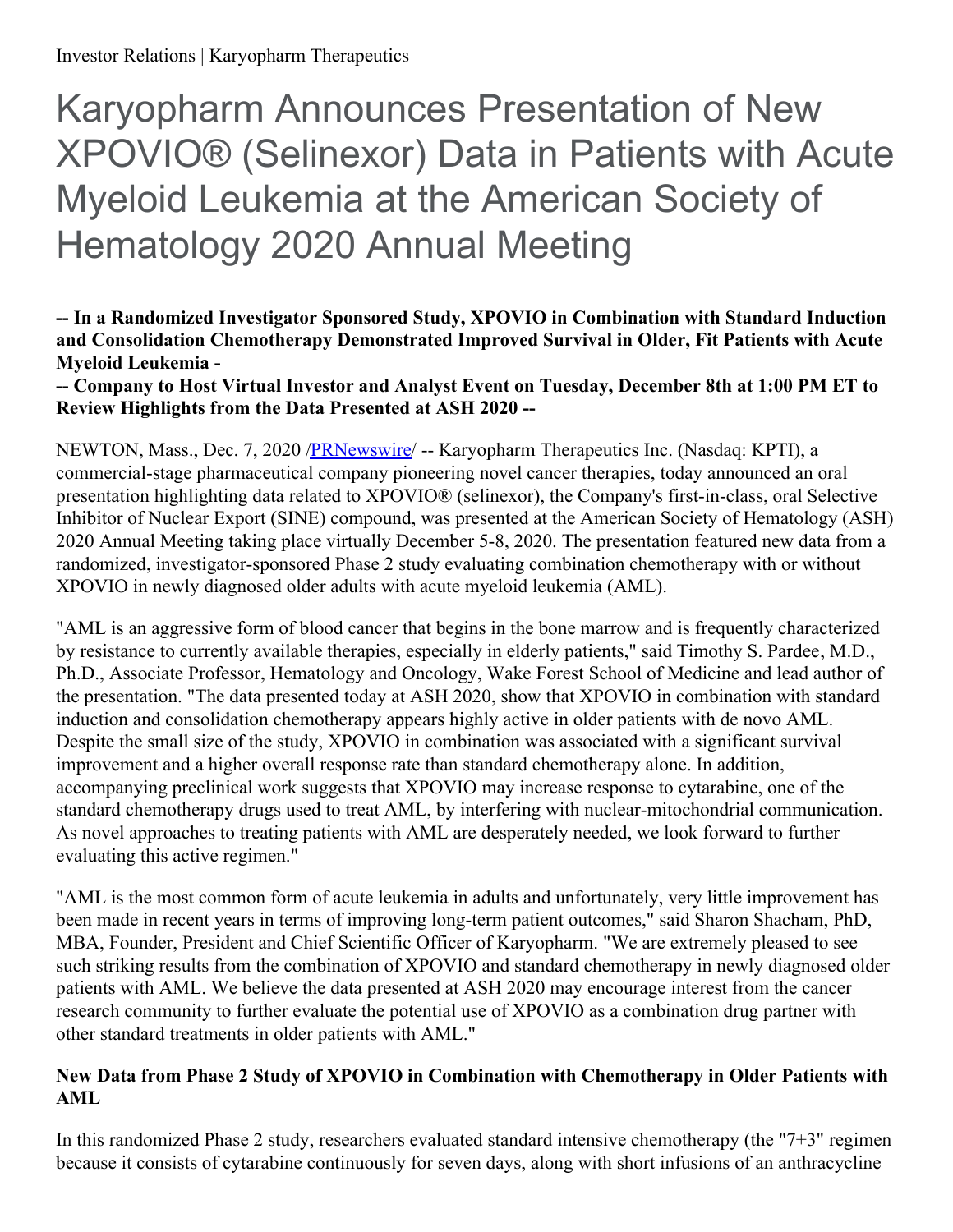drug on each of the first three days) with or without XPOVIO in newly diagnosed patients with AML who were 60 years of age or older. Responding patients could go on to receive high dose cytarabine consolidation therapy with or without XPOVIO as per initial randomization. Patients in the XPOVIO arm who completed all consolidation could then move to maintenance therapy with XPOVIO alone. Induction therapy consisted of cytarabine (by continuous infusion for seven days) and daunorubicin (on days 1-3). Consolidation consisted of cytarabine therapy. XPOVIO was dosed orally at 60mg twice weekly during induction and consolidation and once weekly during maintenance.

| <b>Cohort</b>                           | All $(n=28)$   | <b>Standard Arm</b> | <b>XPOVIO Arm</b> |
|-----------------------------------------|----------------|---------------------|-------------------|
|                                         |                | $(n=7)$             | $(n=21)$          |
| Median overall survival (days)          |                | 265                 | 839               |
| Median progression-free survival (days) |                | 108                 | 558               |
| Residual disease on nadir marrow        | $19\% (5/27)$  | $50\% (3/6)$        | $10\% (2/21)$     |
| Complete remission (CR)                 | 68% (19/28)    | $43\% (3/7)$        | 76% (16/21)       |
| MRD negative CR                         | $81\% (13/16)$ | n/a                 | $81\% (13/16)$    |
| Overall response (CR+CRi)               | 75% (21/28)    | $43\% (3/7)$        | 86% (18/21)       |
| No CR/CRi                               | $26\% (7/28)$  | $57\%$ (4/7)        | $14\% (3/21)$     |
| Went on to transplant                   | 29% (8/28)     | $14\%$ (1/7)        | $33\% (7/21)$     |
| Relapsed after CR                       | $24\% (5/21)$  | $33\% (1/3)$        | $22\% (4/18)$     |

The following table is a summary of the efficacy results:

Key: CR=complete remission; CRi=complete remission with incomplete count recovery)

Diarrhea was the most common treatment-related adverse event (AE), resulting in dose modifications and dose holding. Additionally, seven patients (33%) on the XPOVIO arm experienced prolonged thrombocytopenia. Sixty-day mortality was 10% (2/21) of patients on the XPOVIO arm compared to 14% (1/7) of patients on the standard of care arm.

These results suggest that a 7+3 regimen in combination with XPOVIO has a manageable safety profile and is highly active in patients aged 60 and older. XPOVIO provided a statistically significant survival benefit (839 days versus 265 days; p=0.0472) in this small, randomized trial; ORR was also significantly improved on the XPOVIO arm.

In addition to the Phase 2 clinical research, preclinical studies were also conducted with murine AML cell lines to assess the mechanisms of chemo-sensitization. The results of this preclinical research showed that XPOVIO induces retention of topoisomerase II in the nucleus increasing sensitivity to anthracyclines (which block topoisomerase II), and significantly sensitizes cell lines to cytarabine. Existing research shows that AML cells increase mitochondrial oxygen consumption in response to cytarabine, which in turn leads to resistance. The ability of XPOVIO to interfere with this response was assessed. When co-treated with both cytarabine and XPOVIO, the treated AML cells showed a diminished mitochondrial oxygen response.

# **Details for the ASH 2020 presentations are as follows:**

**Title:** Frontline selinexor and chemotherapy is highly active in older adults with Acute Myeloid Leukemia (AML) **Presenter:** Timothy Pardee, Wake Forest School of Medicine **Abstract #:** 633 **Session:** 615. Acute Myeloid Leukemia: Commercially Available Therapy, excluding Transplantation: Commercially Available Therapy, excluding Transplantation II **Date and Time:** Monday, December 7, 2020, 11:45 a.m. ET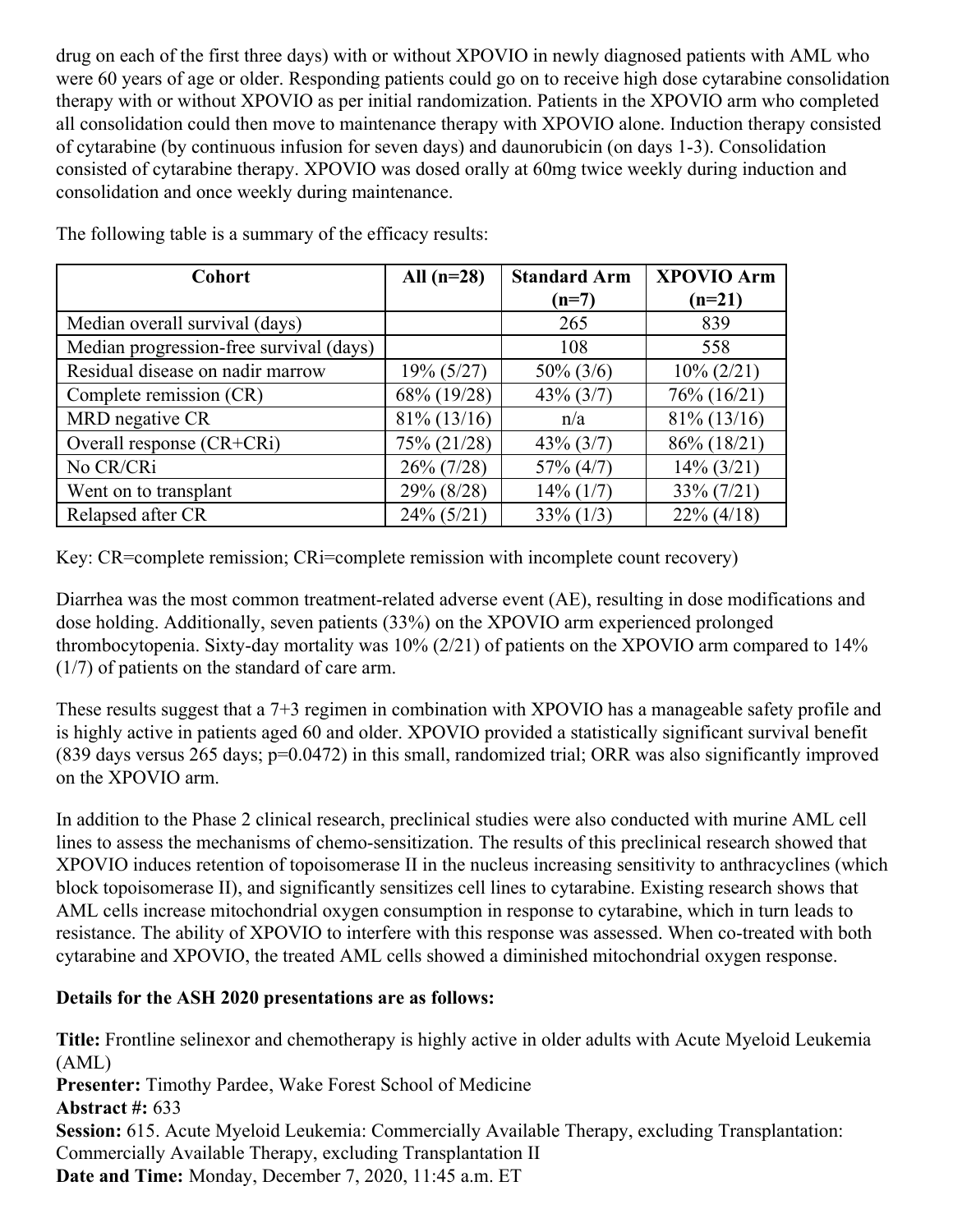# **Location:** Channel 12 (Virtual Meeting)

A PDF copy of this presentation are available **[here](https://c212.net/c/link/?t=0&l=en&o=3004640-1&h=1576039845&u=https%3A%2F%2Fwww.karyopharm.com%2Ftechnology-and-research%2Fpublications-and-presentations%2F&a=here).**

#### **Virtual Investor and Analyst Event Conference Call and Webcast**

Karyopharm will host a conference call and on Tuesday, December 8, 2020, at 1:00 p.m. Eastern Time, to review highlights from the ASH 2020 data presentations. The event will feature recognized myeloma and leukemia experts James Berenson, MD, Founder, President and Medical and Scientific Director of the Institute for Myeloma and Bone Cancer Research, and Dr. Timothy Pardee, MD, PhD, FACP, Wake Forest School of Medicine, along with members of the Karyopharm executive leadership team. To access the event, please dial (877) 870-4263 (local) or (412) 317-0790 (international) at least 10 minutes prior to the start time and ask to be joined into the Karyopharm Therapeutics call. A live audio webcast of the call will be available under "Events & Presentations" in the Investor section of the Company's website, <http://investors.karyopharm.com/events-presentations>. An archived webcast will be available on the Company's website approximately two hours after the event.

## **About XPOVIO® (selinexor)**

XPOVIO is a first-in-class, oral Selective Inhibitor of Nuclear Export (SINE) compound. XPOVIO functions by selectively binding to and inhibiting the nuclear export protein exportin 1 (XPO1, also called CRM1). XPOVIO blocks the nuclear export of tumor suppressor, growth regulatory and anti-inflammatory proteins, leading to accumulation of these proteins in the nucleus and enhancing their anti-cancer activity in the cell. The forced nuclear retention of these proteins can counteract a multitude of the oncogenic pathways that, unchecked, allow cancer cells with severe DNA damage to continue to grow and divide in an unrestrained fashion. Karyopharm received accelerated U.S. Food and Drug Administration (FDA) approval of XPOVIO in July 2019 in combination with dexamethasone for the treatment of adult patients with relapsed or refractory multiple myeloma (RRMM) who have received at least four prior therapies and whose disease is refractory to at least two proteasome inhibitors, at least two immunomodulatory agents, and an anti-CD38 monoclonal antibody. Karyopharm has also submitted a Marketing Authorization Application (MAA) to the European Medicines Agency (EMA) with a request for conditional approval of selinexor in this same RRMM indication. Karyopharm's supplemental New Drug Application (sNDA) requesting an expansion of its current indication to include the treatment for patients with multiple myeloma after at least one prior line of therapy has been accepted for filing by the FDA. In June 2020, Karyopharm received accelerated FDA approval of XPOVIO for its second indication in adult patients with relapsed or refractory diffuse large B-cell lymphoma (DLBCL), not otherwise specified, including DLBCL arising from follicular lymphoma, after at least 2 lines of systemic therapy. Selinexor is also being evaluated in several other mid-and later-phase clinical trials across multiple cancer indications, including as a potential backbone therapy in combination with approved myeloma therapies (STOMP), in liposarcoma (SEAL) and in endometrial cancer (SIENDO), among others. Additional Phase 1, Phase 2 and Phase 3 studies are ongoing or currently planned, including multiple studies in combination with approved therapies in a variety of tumor types to further inform Karyopharm's clinical development priorities for selinexor. Additional clinical trial information for selinexor is available at [www.clinicaltrials.gov](https://c212.net/c/link/?t=0&l=en&o=3004640-1&h=3062405622&u=http%3A%2F%2Fwww.clinicaltrials.gov%2F&a=www.clinicaltrials.gov).

For more information about Karyopharm's products or clinical trials, please contact the Medical Information department at:

Tel: +1 (888) 209-9326 Email: [medicalinformation@karyopharm.com](mailto:medicalinformation@karyopharm.com)

# **IMPORTANT SAFETY INFORMATION**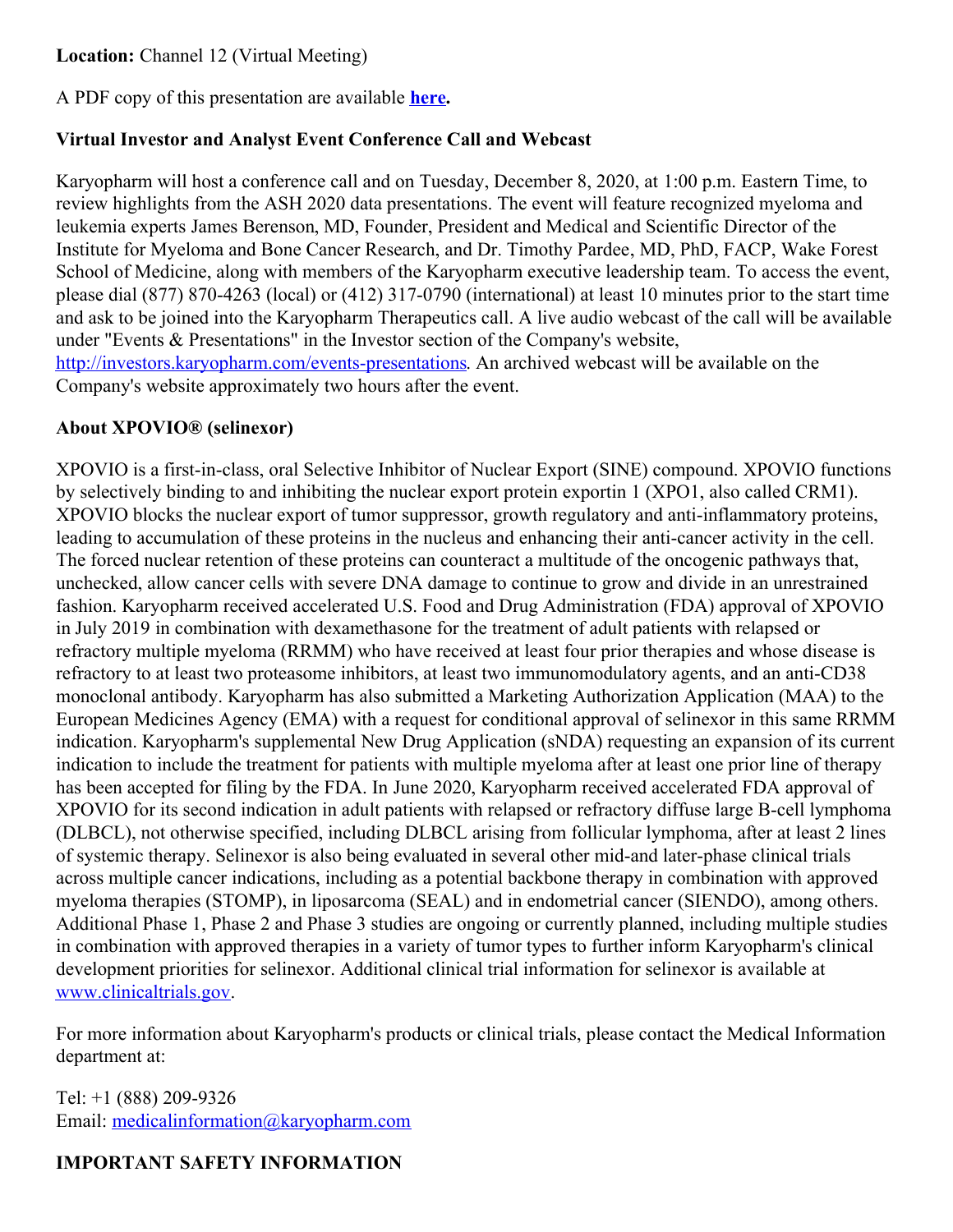**Thrombocytopenia:** XPOVIO can cause life-threatening thrombocytopenia, potentially leading to hemorrhage. Thrombocytopenia was reported in patients with multiple myeloma (MM) and developed or worsened in patients with DLBCL.

Thrombocytopenia is the leading cause of dosage modifications. Monitor platelet counts at baseline and throughout treatment. Monitor more frequently during the first 3 months of treatment. Institute platelet transfusion and/or other treatments as clinically indicated. Monitor patients for signs and symptoms of bleeding and evaluate promptly. Interrupt, reduce dose, or permanently discontinue based on severity of adverse reaction.

Neutropenia: XPOVIO can cause life-threatening neutropenia, potentially increasing the risk of infection. Neutropenia and febrile neutropenia occurred in patients with MM and in patients with DLBCL.

Obtain white blood cell counts with differential at baseline and throughout treatment. Monitor more frequently during the first 3 months of treatment. Monitor patients for signs and symptoms of concomitant infection and evaluate promptly. Consider supportive measures, including antimicrobials and growth factors (e.g., G-CSF). Interrupt, reduce dose, or permanently discontinue based on severity of adverse reaction (AR).

**Gastrointestinal Toxicity:** XPOVIO can cause severe gastrointestinal toxicities in patients with MM and DLBCL.

**Nausea/Vomiting:** Provide prophylactic antiemetics. Administer 5-HT3 receptor antagonists and other antinausea agents prior to and during treatment with XPOVIO. Interrupt, reduce dose, or permanently discontinue based on severity of ARs. Administer intravenous fluids to prevent dehydration and replace electrolytes as clinically indicated.

**Diarrhea:** Interrupt, reduce dose, or permanently discontinue based on severity of ARs. Provide standard anti-diarrheal agents, administer intravenous fluids to prevent dehydration, and replace electrolytes as clinically indicated.

**Anorexia/Weight Loss:** Monitor weight, nutritional status, and volume status at baseline and throughout treatment. Monitor more frequently during the first 3 months of treatment. Interrupt, reduce dose, or permanently discontinue based on severity of ARs. Provide nutritional support, fluids, and electrolyte repletion as clinically indicated.

**Hyponatremia:** XPOVIO can cause severe or life-threatening hyponatremia. Hyponatremia developed in patients with MM and in patients with DLBCL.

Monitor sodium level at baseline and throughout treatment. Monitor more frequently during the first 2 months of treatment. Correct sodium levels for concurrent hyperglycemia (serum glucose >150 mg/dL) and high serum paraprotein levels. Assess hydration status and manage hyponatremia per clinical guidelines, including intravenous saline and/or salt tablets as appropriate and dietary review. Interrupt, reduce dose, or permanently discontinue based on severity of the AR.

**Serious Infection:** XPOVIO can cause serious and fatal infections. Most infections were not associated with Grade 3 or higher neutropenia. Atypical infections reported after taking XPOVIO include, but are not limited to, fungal pneumonia and herpesvirus infection.

Monitor for signs and symptoms of infection, and evaluate and treat promptly.

**Neurological Toxicity:** XPOVIO can cause life-threatening neurological toxicities.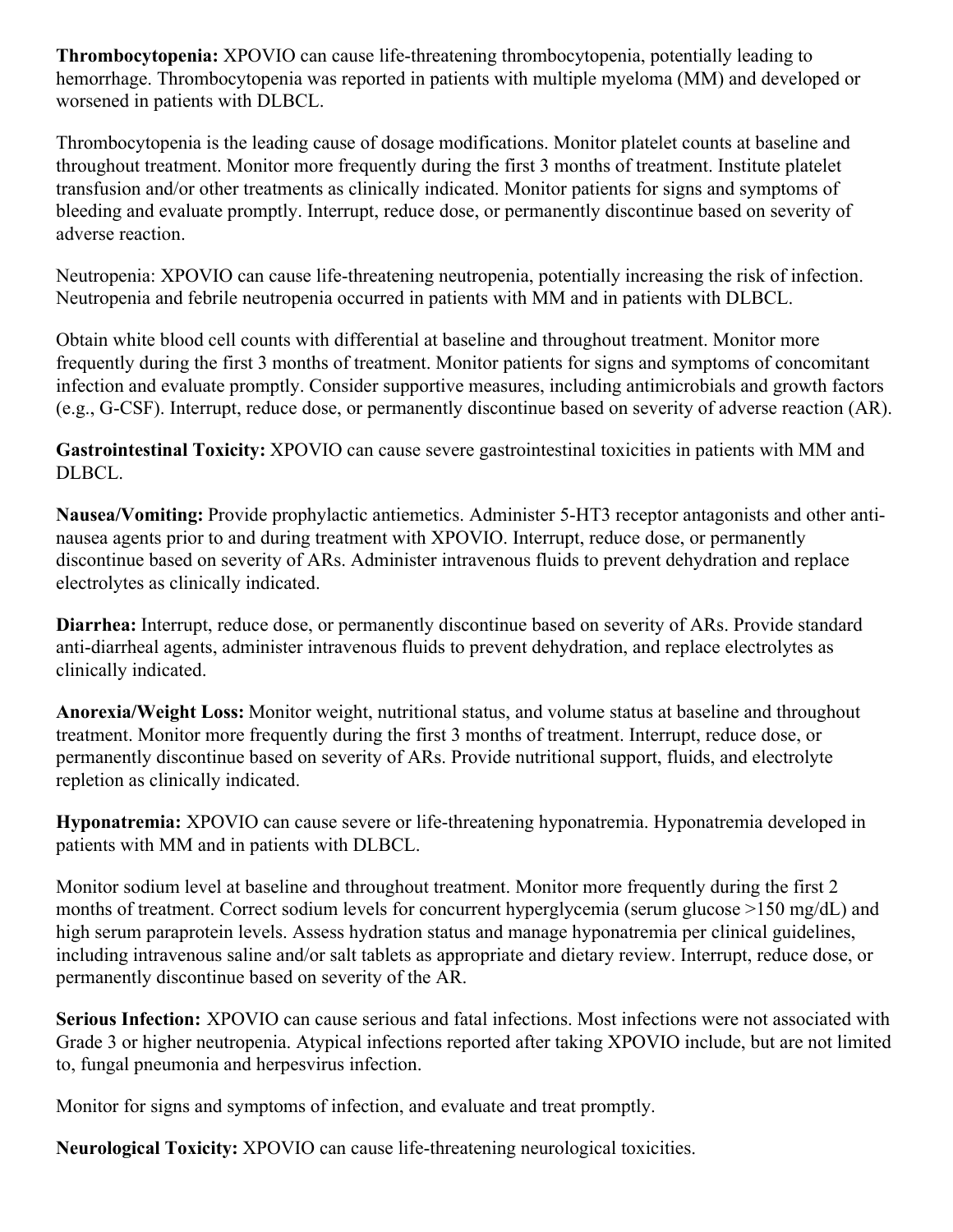Coadministration of XPOVIO with other products that cause dizziness or mental status changes may increase the risk of neurological toxicity.

Advise patients to refrain from driving and engaging in hazardous occupations or activities, such as operating heavy or potentially dangerous machinery, until the neurological toxicity fully resolves. Optimize hydration status, hemoglobin level, and concomitant medications to avoid exacerbating dizziness or mental status changes. Institute fall precautions as appropriate.

**Embryo-Fetal Toxicity:** XPOVIO can cause fetal harm when administered to a pregnant woman.

Advise pregnant women of the potential risk to a fetus. Advise females of reproductive potential and males with a female partner of reproductive potential to use effective contraception during treatment with XPOVIO and for 1 week after the last dose.

# **ADVERSE REACTIONS**

The most common adverse reactions in  $\geq$ 20% of patients with MM are thrombocytopenia, fatigue, nausea, anemia, decreased appetite, decreased weight, diarrhea, vomiting, hyponatremia, neutropenia, leukopenia, constipation, dyspnea, and upper respiratory tract infection.

The most common ARs, excluding laboratory abnormalities, in  $\geq$ 20% of patients with DLBCL are fatigue, nausea, diarrhea, appetite decrease, weight decrease, constipation, vomiting, and pyrexia. Grade 3-4 laboratory abnormalities in ≥15% of patients included thrombocytopenia, lymphopenia, neutropenia, anemia, and hyponatremia. Grade 4 laboratory abnormalities in  $\geq$ 5% were thrombocytopenia, lymphopenia, and neutropenia.

In patients with MM, fatal ARs occurred in 9% of patients. Serious ARs occurred in 58% of patients. Treatment discontinuation rate due to ARs was 27%. The most frequent ARs requiring permanent discontinuation in ≥4% of patients included fatigue, nausea, and thrombocytopenia.

In patients with DLBCL, fatal ARs occurred in 3.7% of patients within 30 days, and 5% of patients within 60 days of last treatment; the most frequent fatal AR was infection (4.5% of patients). Serious ARs occurred in 46% of patients; the most frequent serious AR was infection. Discontinuation due to ARs occurred in 17% of patients.

## **USE IN SPECIFIC POPULATIONS**

In MM, no overall difference in effectiveness of XPOVIO was observed in patients >65 years old when compared with younger patients. Patients ≥75 years old had a higher incidence of discontinuation due to an AR than younger patients, a higher incidence of serious ARs, and a higher incidence of fatal ARs.

Clinical studies in patients with relapsed or refractory DLBCL did not include sufficient numbers of patients aged 65 and over to determine whether they respond differently from younger patients.

The effect of end-stage renal disease (CLCR <15 mL/min) or hemodialysis on XPOVIO pharmacokinetics is unknown.

#### **Please see full Prescribing Information.**

**To report SUSPECTED ADVERSE REACTIONS, contact Karyopharm Therapeutics Inc. at 1-888- 209-9326 or FDA at 1-800-FDA-1088 or [www.fda.gov/medwatch](https://c212.net/c/link/?t=0&l=en&o=3004640-1&h=4163513470&u=http%3A%2F%2Fwww.fda.gov%2Fmedwatch&a=www.fda.gov%2Fmedwatch).**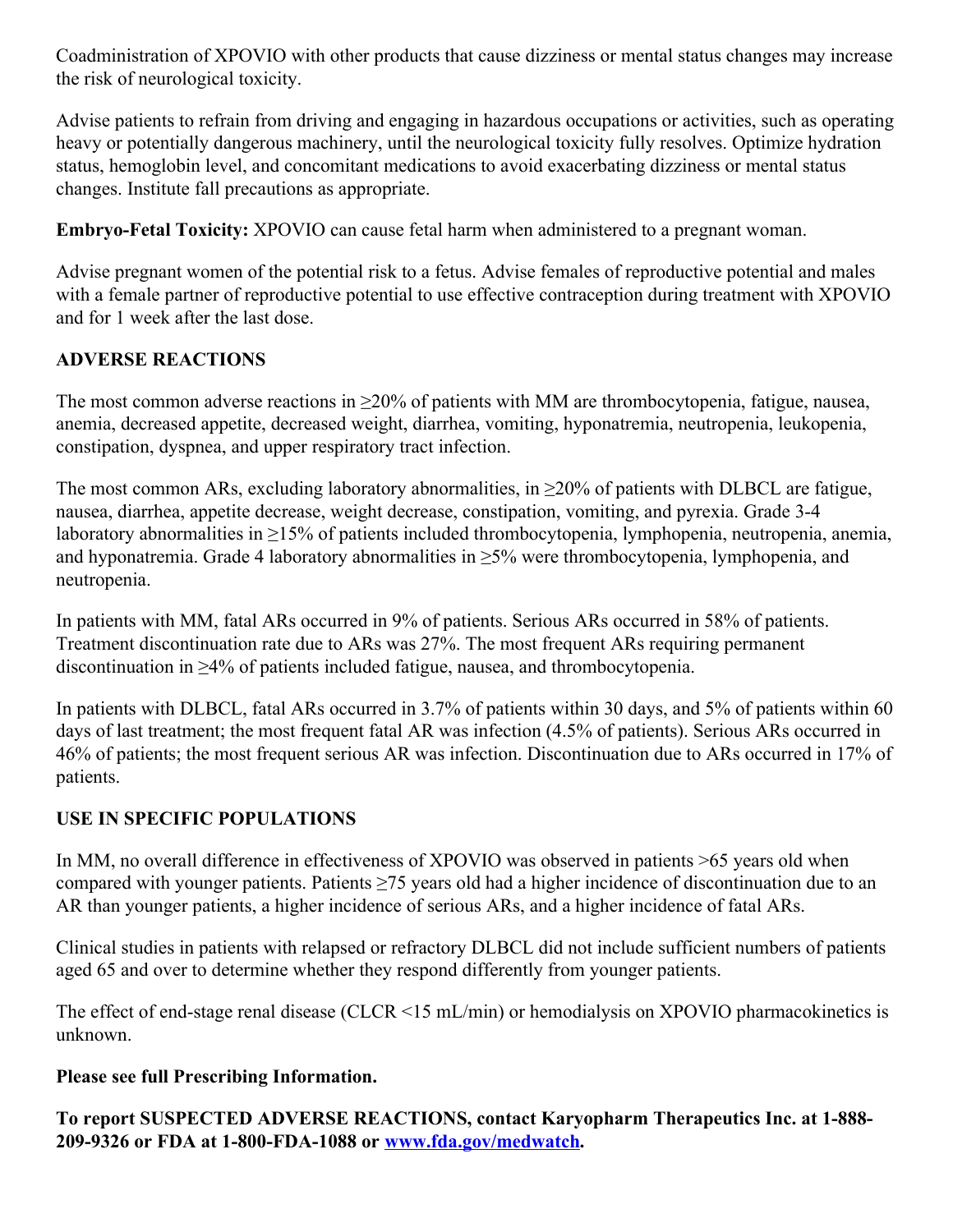#### **About Karyopharm Therapeutics**

Karyopharm Therapeutics Inc. (Nasdaq: KPTI) is a commercial-stage pharmaceutical company pioneering novel cancer therapies and dedicated to the discovery, development, and commercialization of novel first-inclass drugs directed against nuclear export and related targets for the treatment of cancer and other major diseases. Karyopharm's Selective Inhibitor of Nuclear Export (SINE) compounds function by binding with and inhibiting the nuclear export protein XPO1 (or CRM1). Karyopharm's lead compound, XPOVIO® (selinexor), received accelerated approval from the U.S. Food and Drug Administration (FDA) in July 2019 in combination with dexamethasone as a treatment for patients with heavily pretreated multiple myeloma. In June 2020, XPOVIO was approved by the FDA as a treatment for patients with relapsed or refractory diffuse large B-cell lymphoma. A Marketing Authorization Application for selinexor for patients with heavily pretreated multiple myeloma is also currently under review by the European Medicines Agency. In addition to single-agent and combination activity against a variety of human cancers, SINE compounds have also shown biological activity in models of neurodegeneration, inflammation, autoimmune disease, certain viruses and wound-healing. Karyopharm has several investigational programs in clinical or preclinical development. For more information, please visit [www.karyopharm.com](https://c212.net/c/link/?t=0&l=en&o=3004640-1&h=2455751108&u=http%3A%2F%2Fwww.karyopharm.com%2F&a=www.karyopharm.com).

#### **Forward-Looking Statements**

This press release contains forward-looking statements within the meaning of The Private Securities Litigation Reform Act of 1995. Such forward-looking statements include those regarding Karyopharm's expectations and plans relating to XPOVIO for the treatment of patients with AML; commercialization of XPOVIO or any of its drug candidates and the commercial performance of XPOVIO; submissions to, and the review and potential approval of selinexor by, regulatory authorities, including the Company's regulatory strategy, the anticipated availability of data to support such submissions, timing of such submissions and actions by regulatory authorities and the potential availability of accelerated approval pathways; the expected design of the Company's clinical trials; and the therapeutic potential of and potential clinical development plans for Karyopharm's drug candidates, especially selinexor. Such statements are subject to numerous important factors, risks and uncertainties, many of which are beyond Karyopharm's control, that may cause actual events or results to differ materially from Karyopharm's current expectations. For example, there can be no guarantee that Karyopharm will successfully commercialize XPOVIO; that regulators will agree that selinexor qualifies for conditional approval in the E.U. as a result of data from the STORM study or confirmatory approval in the U.S. or E.U. based on the BOSTON study in patients with multiple myeloma; or that any of Karyopharm's drug candidates, including selinexor, will successfully complete necessary clinical development phases or that development of any of Karyopharm's drug candidates will continue. Further, there can be no guarantee that any positive developments in the development or commercialization of Karyopharm's drug candidate portfolio will result in stock price appreciation. Management's expectations and, therefore, any forward-looking statements in this press release could also be affected by risks and uncertainties relating to a number of other factors, including the following: the risk that the COVID-19 pandemic could disrupt Karyopharm's business more severely than it currently anticipates, including by negatively impacting sales of XPOVIO, interrupting or delaying research and development efforts, impacting the ability to procure sufficient supply for the development and commercialization of selinexor or other product candidates, delaying ongoing or planned clinical trials, impeding the execution of business plans, planned regulatory milestones and timelines, or inconveniencing patients; the adoption of XPOVIO in the commercial marketplace, the timing and costs involved in commercializing XPOVIO or any of Karyopharm's drug candidates that receive regulatory approval; the ability to retain regulatory approval of XPOVIO or any of Karyopharm's drug candidates that receive regulatory approval; Karyopharm's results of clinical trials and preclinical studies, including subsequent analysis of existing data and new data received from ongoing and future studies; the content and timing of decisions made by the U.S. Food and Drug Administration and other regulatory authorities, investigational review boards at clinical trial sites and publication review bodies,